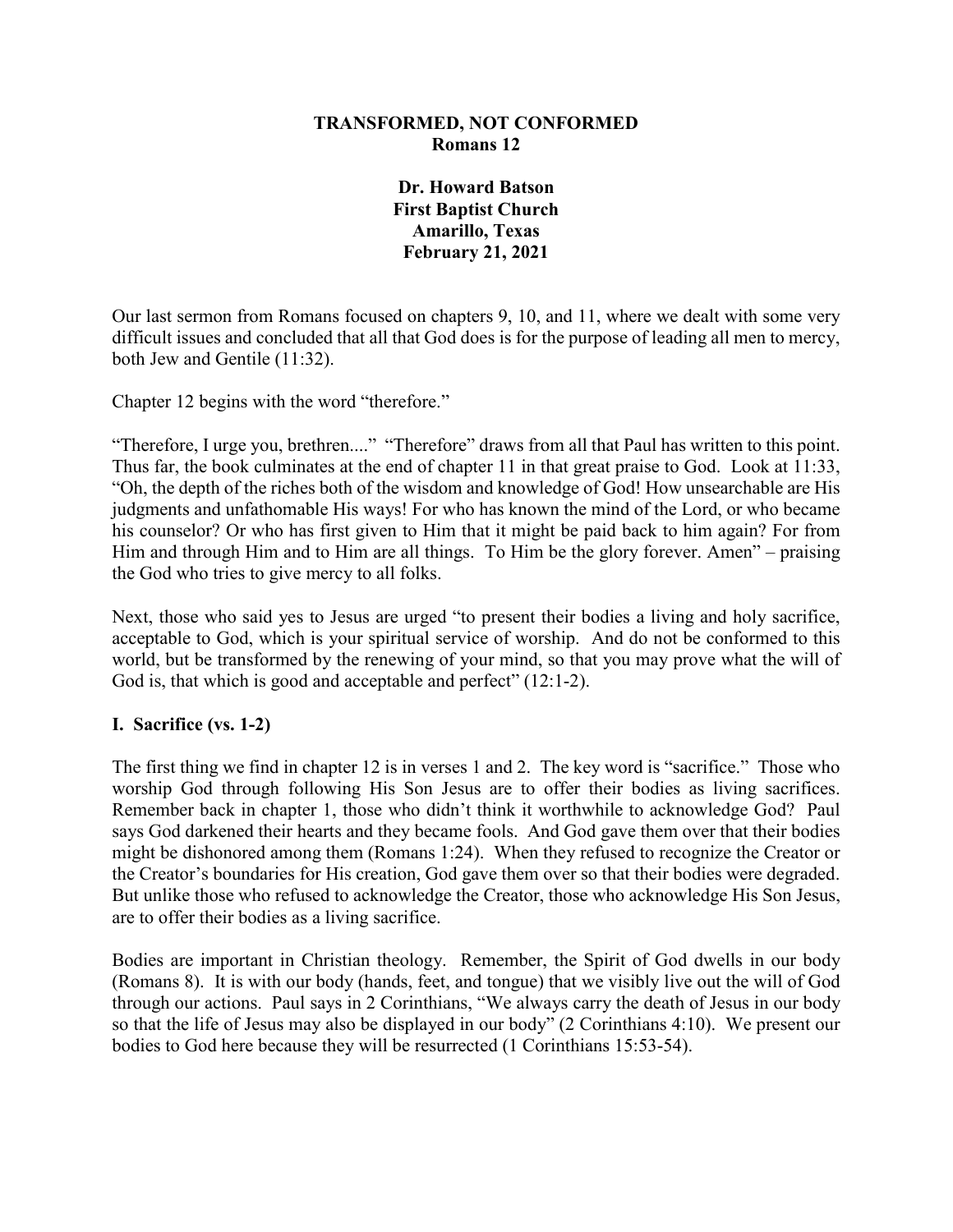In the ancient world, sacrifices were a fundamental way of honoring one's deity. But a living sacrifice? Nobody had ever heard of a living sacrifice. That was an oxymoron. Sacrifices were either lifeless objects like fruit from the field or ritually slaughtered animals. But we are to be living sacrifices. Instead of offering God a dead object, we are to offer God our living selves. We are to put to death our sinful, self-absorbed, self-indulgent passions and deeds of the body to present to God our renewed bodies as living sacrifices. The altar of our worship is a cross upon which, Paul says, "The world has been crucified to me through the cross, and I to the world" (Galatians 6:14).

Paul is not just talking to individuals. He is talking to the whole community. Notice the plurals. "Brothers." "You" is plural – "your bodies," plural. "Your" true worship – your is a plural pronoun.

In the second verse, he reminds us not to be conformed to this world, but to be transformed by the Gospel. The J.B. Phillips paraphrase puts it this way: "Don't let the world around you squeeze you into its own mold, but let God remold your minds from within, so that you may prove in practice that the plan of God for you is good."

There has never been a time in my life when I was more certain that what the world holds dear is not what God's people should cherish. Be transformed; don't conform.

We are renewed and resurrected in Christ, transformed into the glorious image of Christ (8:29; 2) Corinthians 3:18). And this inner transformation becomes evident by what we do with our bodies, how we serve with our hands, where we go with our feet, what we say with our tongues.

# **II. Service (vs. 3-9a)**

The next major section is verses 3-9a. The key word here is "serve." However God has gifted you, He has gifted you to serve the church, not to serve yourself.

Church (community) is such an unusual idea for our Western, individualistic culture. What God has given you, your grace gifts, are not for self-edification; they are for His body, for the church. Whatever you do, do it well to God's glory among God's people. And no grace gift should be arrogant or prideful, looking down upon another's gift.

He is warning them not to have an inflated estimate of themselves. Look at verse 3: "...not to think more highly of himself than he ought to think...." In our own conceit, sometimes we place people in pigeonholes. This one is valuable, like me. Oh, that one, middling value. Or, him, low value. "This one is honored like me. The other, undistinguished. And her, shamed."

Such attitudes breed discord. Paul has argued in this epistle that we are all sinners: "For all have sinned and fallen short of the glory of God" (Romans 3:23). As N. T. Wright says, "The measure of faith (v. 3) is the same for all." If you are going to do some measuring, Christ is the only one to whom we can compare ourselves.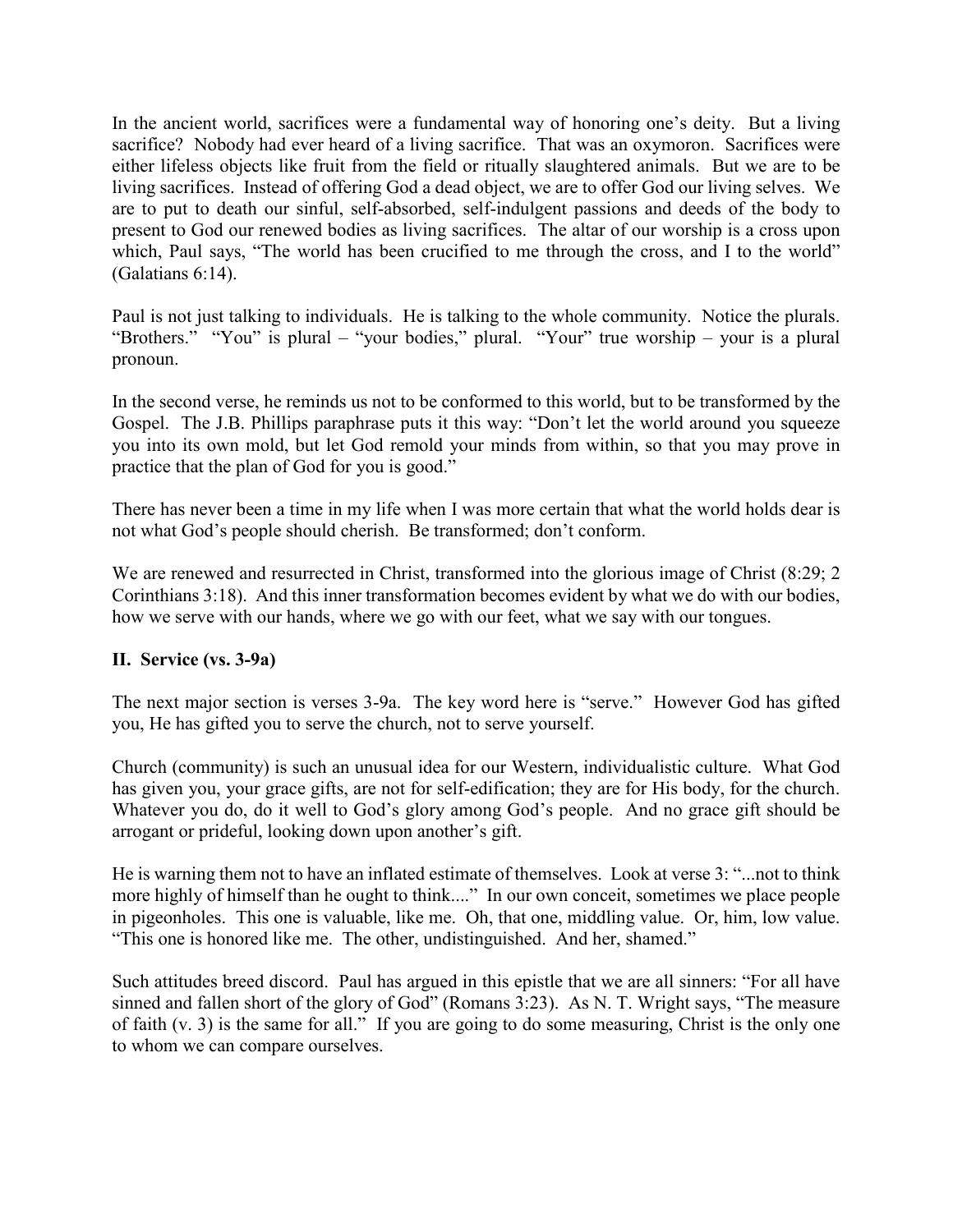It's so easy to be prideful, isn't it? Throughout this chapter, Paul mentions arrogance and pride. Look at the end of verse 10, "Give preference to one another in honor." And in verse 16, "Do not be haughty in mind...Do not be wise in your own estimation."

Let me give you a prescription for how to be perfectly miserable. Not only can I make you miserable, I can keep you miserable if you'll follow this prescription.

- 1. Think about yourself.
- 2. Talk about yourself.
- 3. Use the personal pronouns "I" and "me" as often as possible in your conversation.
- 4. Listen greedily to what people have to say about you.
- 5. Insist on consideration and respect. Don't they know who you are?
- 6. Demand agreement with your own ideas on everything.
- 7. Be sensitive to slights.
- 8. Never forget a criticism.
- 9. Trust no one but yourself.

Pride. Thinking you are the best – just a cut above.

Notice how Paul starts this section about serving. "Do not think more highly of yourself than you ought to think" (v. 3). You can't serve if you are serving with pride. Service demands humility.

During a school Fall Festival, a Halloween carnival, one of the parents fainted on the school playground and several adults quickly ran over to offer first-aid. One lady was tending to the unconscious man when an arrogant man came rushing in and started barking out the orders. He pushed the woman out of his way and said, "Step aside, madam. I just took a CPR course and know exactly what to do." She quietly watched him for a few seconds and then said, "When you get to the part about calling for a doctor, just remember, I'm already here." (*Houston Chronicle*, 3/7/2003).

Frederick Buechner tells us that "True humility doesn't consist in thinking ill of yourself, but, rather, not thinking of yourself much differently from the way you'd be apt to think of anybody else." (Wishful Thinking). Realize that you put your pants on one leg at a time, just like your neighbor.

While preaching a sermon against pride, the Rev. Kenneth Phillips, according to the *Dallas Morning News*, astonished his congregation by his mid-sermon act of humility. It was June 4, 2000. Right in the middle of the sermon preaching about pride, he reached up without warning and removed his hairpiece. Yes, the fake turf was now forever gone. Right before their eyes, their pastor bared his soul and then bared his bald head. In fact, Pastor Phillips said that his pride over his appearance had become a barrier to his relationship with God. Following the public act of repentance over pride, the pastor said his church experienced a big revival. Some even called it the "Toupee Revival." Even words like "hairsplitting theology" took on humorous overtones. "Our pastor," one member said, "taught us to be real." (www.homileticsonline.com)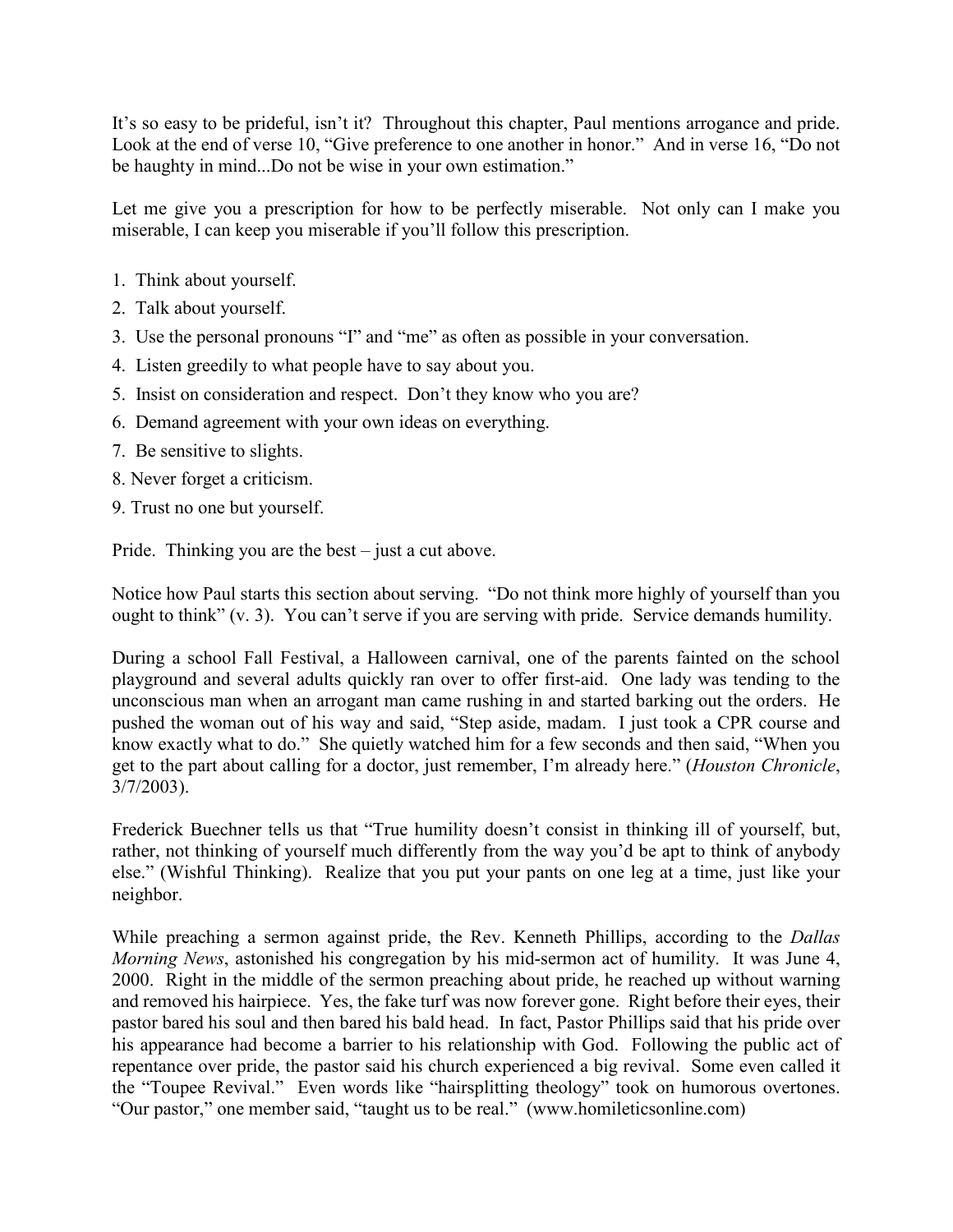Let me paraphrase Paul: "Get off your high horse!"

After warning them about their haughty spirits, Paul reminds them in verse 4 that we're all members of one body. But all members don't all have the same function. God gives out different gifts.

Now, this is not a definitive list. There is a different list of spiritual grace gifts in 1 Corinthians 12. There is a different list in Ephesians 4. There is no one exhaustive list of spiritual gifts anywhere in scripture, just some examples.

If you have the gift of prophecy or preaching, then preach. If you're good at serving others (v. 7), then serve. If you have the gift of teaching – and we have some gifted folks who ought to be teaching a Bible Study class – then you need to be teaching. If you have the gift of exhortation, or urging others to action, then become the great encourager. And while all Christians ought to tithe their income, some people are especially blessed with generous hearts, and, if God has given you the gift of generosity, then give. If you're a great manager or leader, then find a ministry in the church and start managing. Do it with diligence. If you have the gift of a tender heart, show mercy.

## **III. Believers (9b-13).**

In the third section, verses 9b-13, the key word would be "believers."

Here, Paul addresses how Christians ought to treat fellow believers, how church members ought to treat each other. Be devoted to one another. Love each other like brothers. When it comes to honor, quit trying to make the "A" list. Show honor to others.

Seeking honor in the public sphere, particularly in ancient Rome, was like an addictive drug. Competition for honor was almost like a blood sport. I fear we have returned to something of that now with social media. "Give preference to one another in honor" (v. 10). How many social media posts are little more than the cry, "Look at me. Make me be somebody. Help me think I'm somebody."

Or if it's not social media, it's those annual family Christmas letters. Let me give you an example of a Christmas card you might receive in December – that impersonalized letter.

#### **"Dear Friends,**

**What a great year. Jim was named Vice President of the bank. We celebrated by buying a Mercedes and flying off to the Orient. In addition to his Boy Scout work, Jim was cochairman of the United Fund drive. He continues on the board of Grace Hospital and is treasurer of the Rotary. His first love, however, is still conservation, and he is heading up the committee to fight Dutch Elm disease. After completing my term as Junior League President, I swore I'd take life easy, but I'm more involved than ever. I accepted the vicepresidency of the Garden Club, and I'm still active in the D.A.R. I ran a bake sale for the Eastern Star again, and we made \$680. I also squeezed in a flower arranging class offered**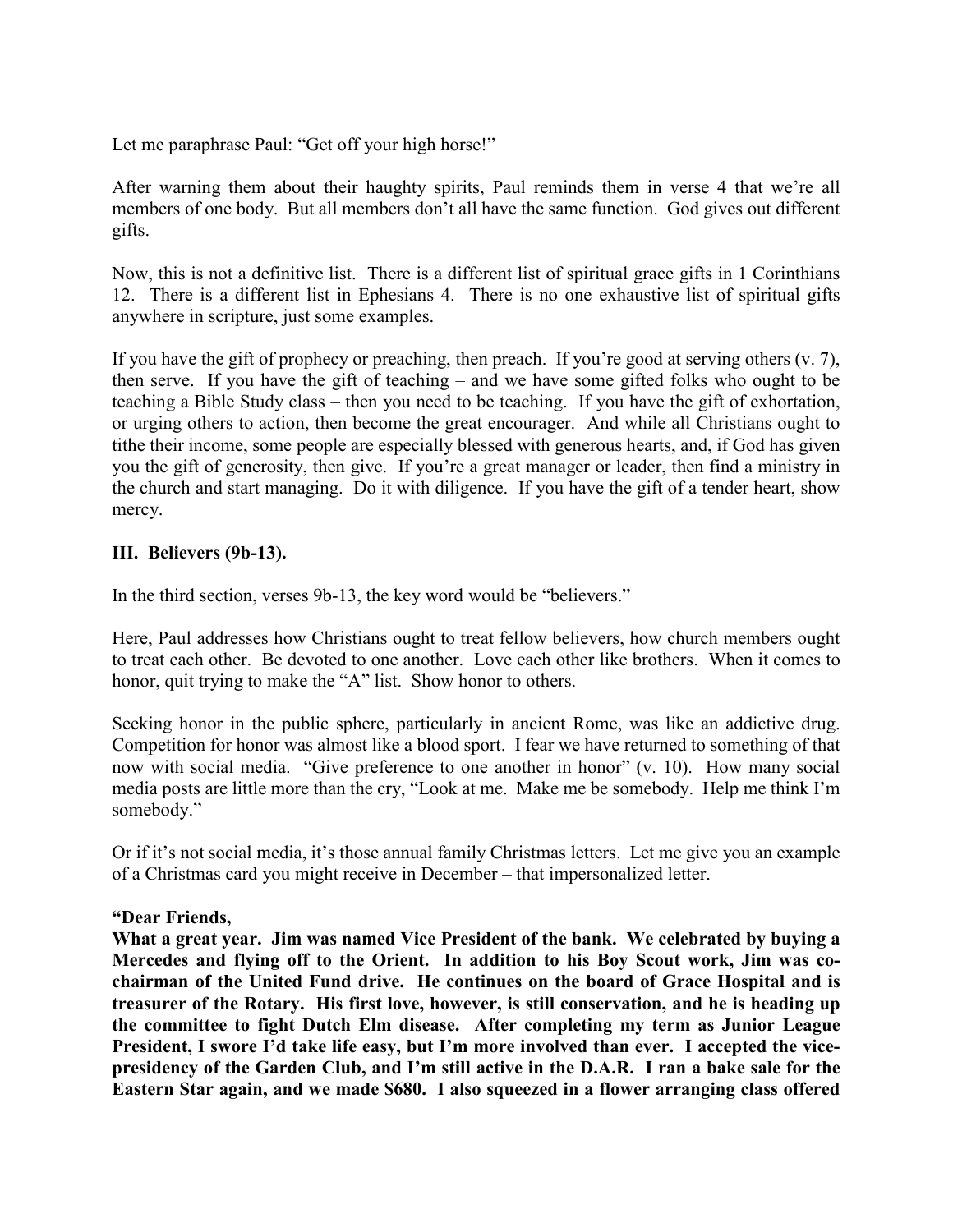## **by a Japanese exchange student. All this with my leg in a cast! Dumb me fell off the ladder while hanging curtains at the homeless shelter."**

Someone who had had it with that kind of Christmas card decided to send out an honest one.

### **"Dear Friends,**

**We've had a rotten year! Bill was passed over for promotion again, so he quit his job. He hasn't lined up anything yet, but he's listed with the unemployment agencies. He looks at the want ads every day. In the meantime, he's drinking like a fish...." Signed, "Looking for a Better Year"** (www.preaching.com)

"Don't be lazy in your Christian service," Paul says in verse 11. "No, be ardent in spirit, fervent in the Lord. You need to rejoice in hope, persevere in tribulation, be devoted to prayer, help out with contributions to the needy saints, practice hospitality."

Itinerant preachers traveled from church to church. Inns were disreputable, dangerous, uncomfortable, and imposed extra fees. The author of Hebrews says to his audience that as they show hospitality to traveling ministers, they are entertaining angels unaware (Hebrews 13:2; see Genesis 18:1-3; 19:1-3). Paul had been hosted by Lydia, the Philippian jailer, Aquila and Priscilla, Publius, and Gaius currently hosts in Corinth when he is writing this letter.

# **IV. All (vs. 14-16)**

The fourth section of this letter is "all." How are we to behave toward everyone?

"Bless those who persecute you; bless and do not curse. Rejoice with those who rejoice, and weep with those who weep. Be of the same mind toward one another; do not be haughty in mind, but associate with the lowly. Do not be wise in your own estimation. Never pay back evil for evil to anyone."

Focus for a moment on verse 15. "Rejoice with those who rejoice, and weep with those who weep."

The word "connected" comes mind. You know, we all want to be understood, don't we? Verse 15 reminds me of a Saturday when I have a funeral in the morning and a wedding in the evening. I begin with weeping with those who weep and conclude by rejoicing with those who rejoice. It's the connectedness of the body of faith. Meet others at their emotional address.

Can you rejoice when a friend receives a good word? You and several of your friends are struggling with infertility and you read on social media "We're expecting" from one of your friends. Can you rejoice?

Can you weep with those who weep? Can you be empathetic?

We all want someone to understand us, to know our joys and to walk with us through our sorrows – someone to be right there with us.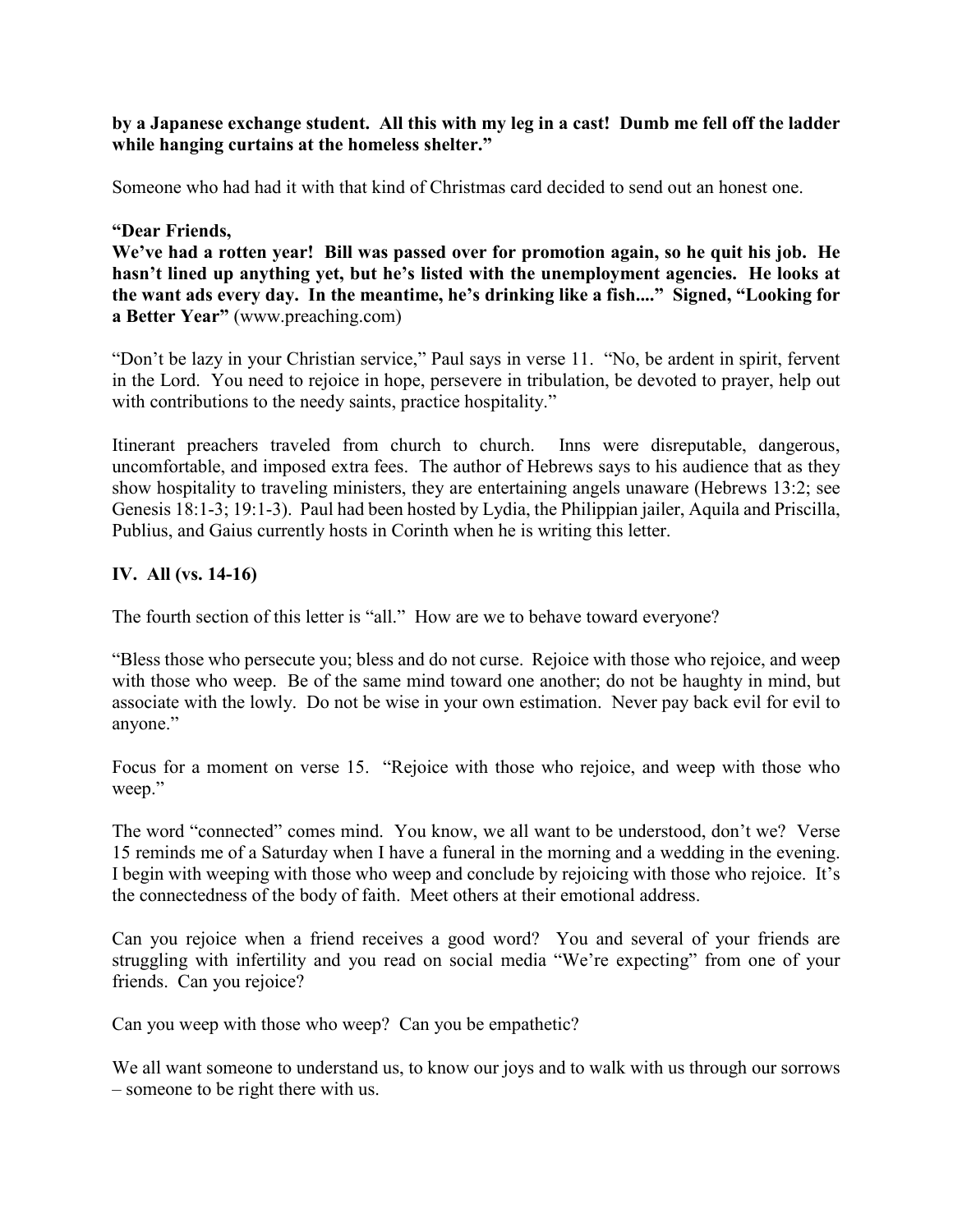Mr. Alter's fifth-grade class at Lake Elementary School in Oceanside, California, included fourteen boys who were as bald as eagles. Only one, however, had no choice in the matter. In an Associated Press story (March 1994), Ian O'Gorman was undergoing chemotherapy for lymphoma. He faced the prospect of having his hair fall out in clumps, so he had his head shaved. But then, Kyle Hanslik, a ten-year-old, had the idea that all the boys in the class should shave their heads. "The last thing he would want is to not fit in," said Kyle about his buddy Ian. "We just wanted to make him feel better." (Sherman L. Burford, Fresh Illustrations for Preaching and Teaching, from *Leadership Journal*)

Paul writes in Galatians 6:2, "Carry each other's burdens, and in this way you will fulfill the law of Christ."

The doctor walked in, and when he walked out he wrote, "Today I visited an eight-year-old girl dying of cancer. Her body was disfigured by her disease and its treatment. She was in almost constant pain. As I entered her room, I was overcome immediately by her suffering – so unjust, unfair, unreasonable. Even more overpowering was the presence of her grandmother lying in bed beside her with her huge body embracing this precious, inhuman suffering. I stood in awe, for I knew I was on holy ground...the suffering of innocent children is horrifying beyond words; we can't explain it. I will never forget the great, gentle arms and body of this grandmother. She never spoke a word while I was there. She was holding and participating in suffering that she could not relieve, and somehow her silent presence was relieving it. No words could express the magnitude of her love. (Quoted in *Postmodern Pilgrims* by Len Sweet)

Everybody wants somebody to "get it," to understand, to jump for joy with us when the good news comes and to wallow in agony with us when the loss is too big to carry on our own. That's the way the body of Christ is, Paul says. That's the way we are to be to all men. Be of the same mind with one another. Don't be haughty. Look at verse 16. You associate with the lowly. The minute you think you're too good to have a conversation with someone else is the minute you are most unlike Christ, the one who sits with tax gatherers and sinners and lets a woman of ill-repute close enough to anoint His feet.

You're too good, because they are a sinner and you are...you are what? Yeah, that's what I thought. You are a sinner saved by grace, too.

Christopher Reeve – good looking, wealthy, had everything going his way in life, the acclaimed actor chosen to play the superhero Superman – said, "You just remember that anything can happen to anybody. In the last movie I did," he wrote, "Above Suspicion, I played a paraplegic. I went to a rehab center and I worked with the people there so I could simulate being a paraplegic. And every day I would get in my car and drive away and go, 'Thank God that's not me.' I remember the smugness of that, as if I were privileged in some way and they were different than I was. And seven months later, I, too, was a paraplegic, injured in a horse riding accident. The point is," said Christopher Reeve, "we are all one big family, and any one of us can get hurt at any moment. We should never walk by somebody who's in a wheelchair and be afraid of them or think of them as a stranger. It could be us – in fact, it is us." (*Bits and Pieces*, January 27, 2000)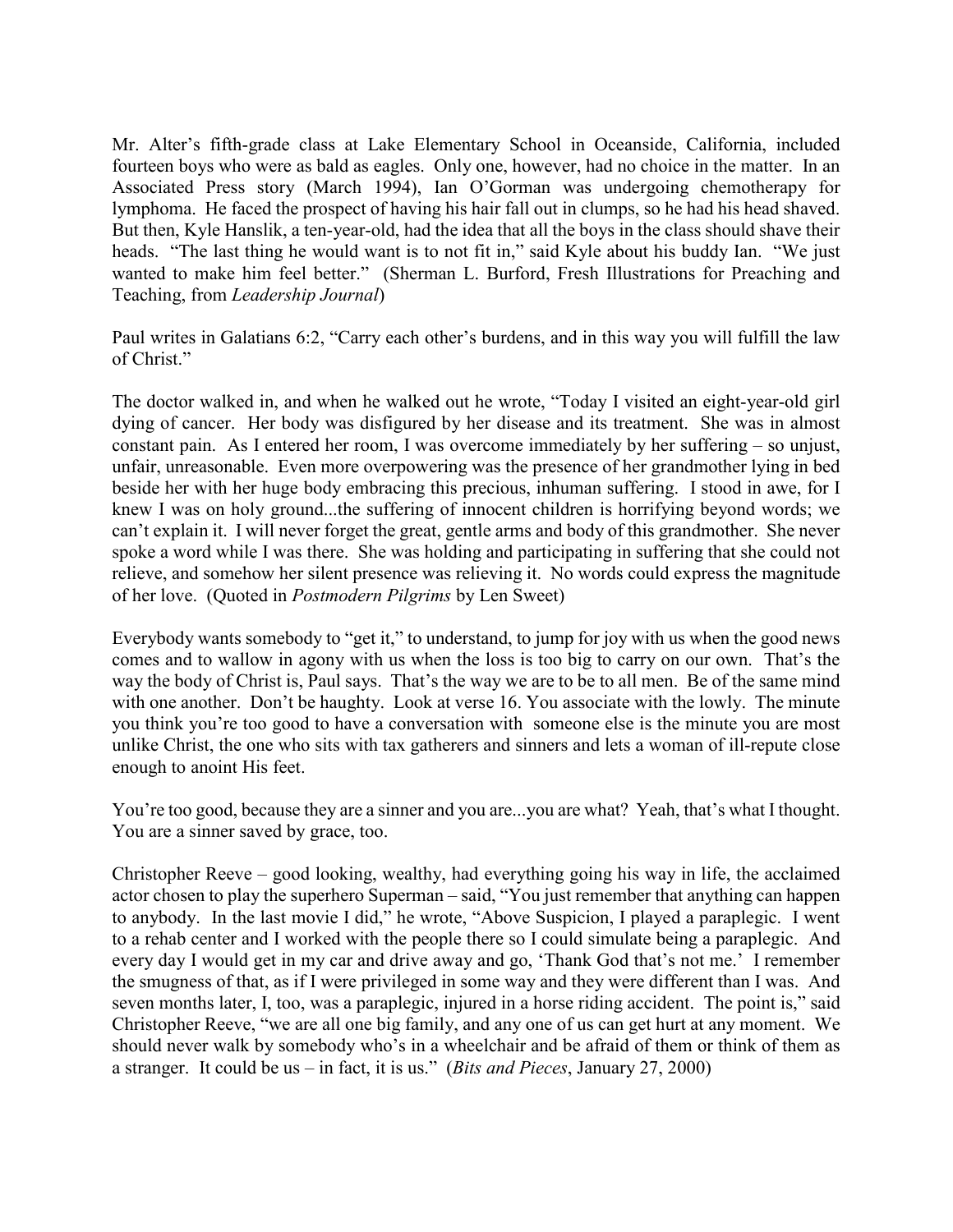# **V. Enemies (vs. 17-21)**

In the last verses, 17-21, the fifth part is "enemies." Paul told us how to behave toward the church, how to behave toward "all." Now he tells us how to behave toward our enemies.

"Never pay back evil for evil to anyone. Respect what is right in the sight of all men. If possible, so far as it depends on you, be at peace with all men."

You circle that verse; you star that verse. Whatever fights you are having, don't let the flames be fanned from your side of the equation. "If possible, so far as it depends on you, be at peace with all men. Never take your own revenge" (vs. 18-19) "but leave room for the wrath of God.... If you have an enemy who is hungry, feed him, and if he is thirsty, give him a drink; for in so doing you will heap burning coals on his head. Do not be overcome by evil, but overcome evil with good"  $(vs. 20-21)$ 

Of course, Paul is playing off the teaching of Jesus (Matthew 5, Luke 6), where Jesus tells us to love our enemies. We are to respond to our enemies in such a way as the unbelieving world is dumbfounded by such behavior. Let God deal with injustice. Vengeance only belongs to God (Deuteronomy 32:35). Everybody will give an account before the judgment seat of God (Romans 14:11-12). But you – right here and now – you are to love your enemies. You're to be like the Christ who hangs on the cross and says to those who crucify Him, "Father, forgive them, for they know not what they do." When you treat somebody with vengeance, you may break their spirit, but kindness will break their hearts.

The call from this passage is that in every conflict in your life, you need to ask yourself, "What did I do to contribute to that? As much as it depends on me, I will be at peace with you."

Soren Kierkegaard once said, "You say you don't need God? Try to love your enemies and believe me, you'll need God."

Frederick Buechner, in *The Magnificent Defeat*, says "The love for equals is a human thing... of friend for friend, brother for brother. It is to love what is loving and lovely. The world smiles.

The love for the less fortunate is a beautiful thing...the love for those who suffer, for those who are poor, the sick, the failures, the unlovely. This is compassion, and it touches the heart of the world.

The love for the more fortunate is a rare thing...to love those who succeed where we fail, to rejoice without envy with those who rejoice, the love of the poor for the rich.... The world is bewildered by its saints.

And then there is the love for the enemy...love for the one who does not love you but mocks, threatens, and inflicts pain. The tortured's love for the torturer. This is God's love. It conquers the World."

"Do not be overcome by evil, but overcome evil with good" (v. 21).